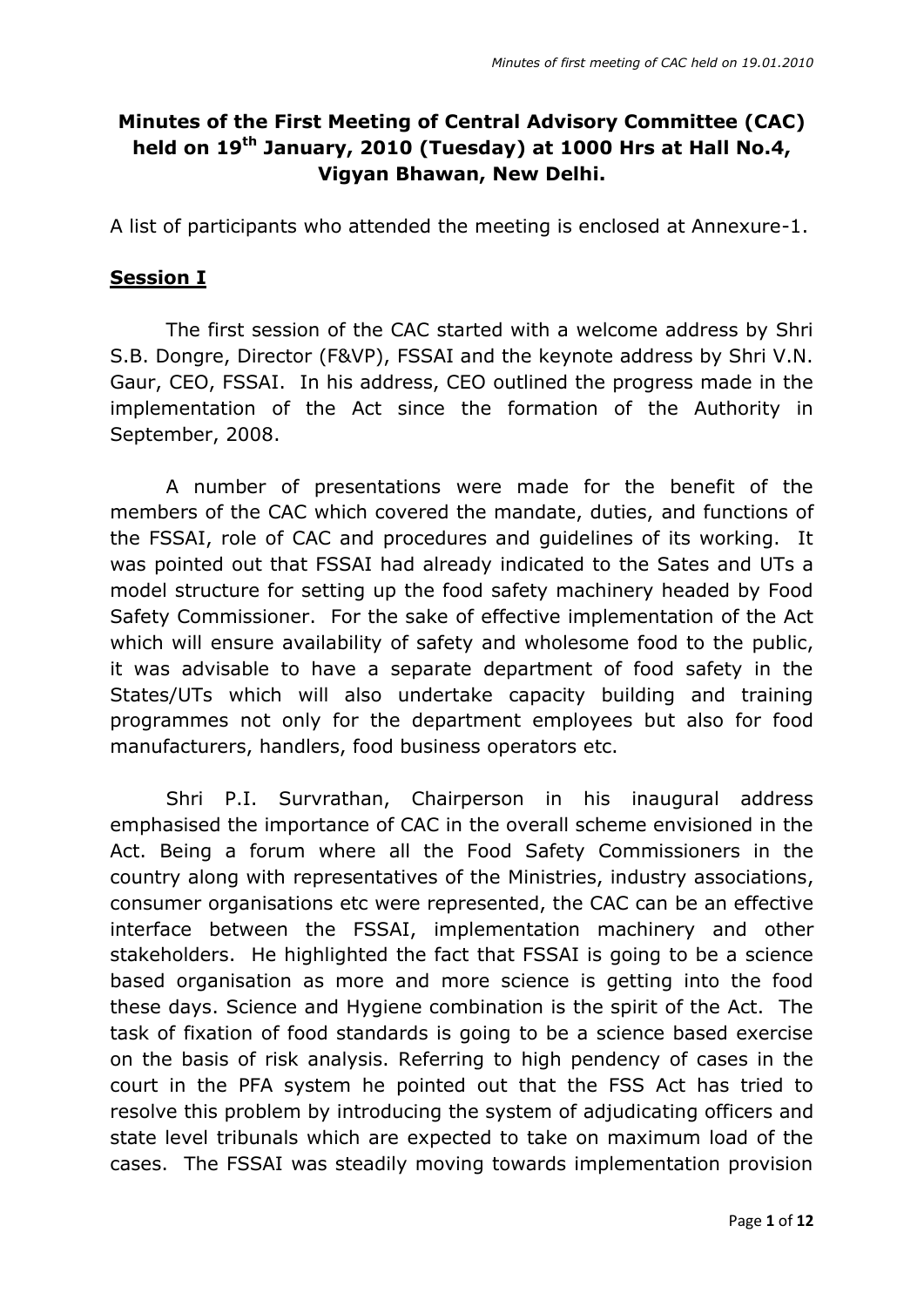of the Act for which various rules and regulations have been drafted and are at various stages of consultation and approvals. The implementation of the Act is also being monitored by the Hon"ble Supreme Court and at the highest level in the Government. He called upon the CAC, particularly the Food Safety Commissioners, to work towards creation of department of food safety in the States manned by young dynamic, keen to learn and dedicated officers so that we are able to achieve the objectives laid down in the FSS Act in its true spirit

### **Session II: Transition from PFA to FSSA**

(i) Shri Ashok Jha, Sathguru Management Consultant, made a presentation on "Draft FSSAI Rules and Regulations regarding transition from PFA to FSSAI" covering the summary of various chapters and areas covered under them. The salient features of new chapter scheme are:

- Scientific and structured approach to the regulatory framework
- Appropriate direction and space for current and future regulatory & scientific developments
- Easy traceability of rules and regulations
- Facilitate digitalization to make rules and regulations dynamic, user friendly and available as single reference point.
- Help in alignment of national regulatory framework with modern and international practices.

No new standard has been proposed and wherever the same product has more than one standard laid down, latest amendment has been retained. As the food laws are being integrated for the first time, the working of new structure may be reviewed for a year and based on the experience of implementation, necessary modifications in the provisions may be done if required.

(ii) Shri P. Kartikeyan, JIO (F&VP), FSSAI made a presentation on "Licensing/Registration Regulations" covering features of draft regulations, framework for licensing/registration of food businesses, procedure for licensing/registration and IT enable system. It was mentioned that the new proposed system is:

- Single window
- Preventive rather than after the event, in approach
- Transparent, science based standards and procedures
- Pooling of regulatory resources
- Responsibility of food business operator
- Ouicker justice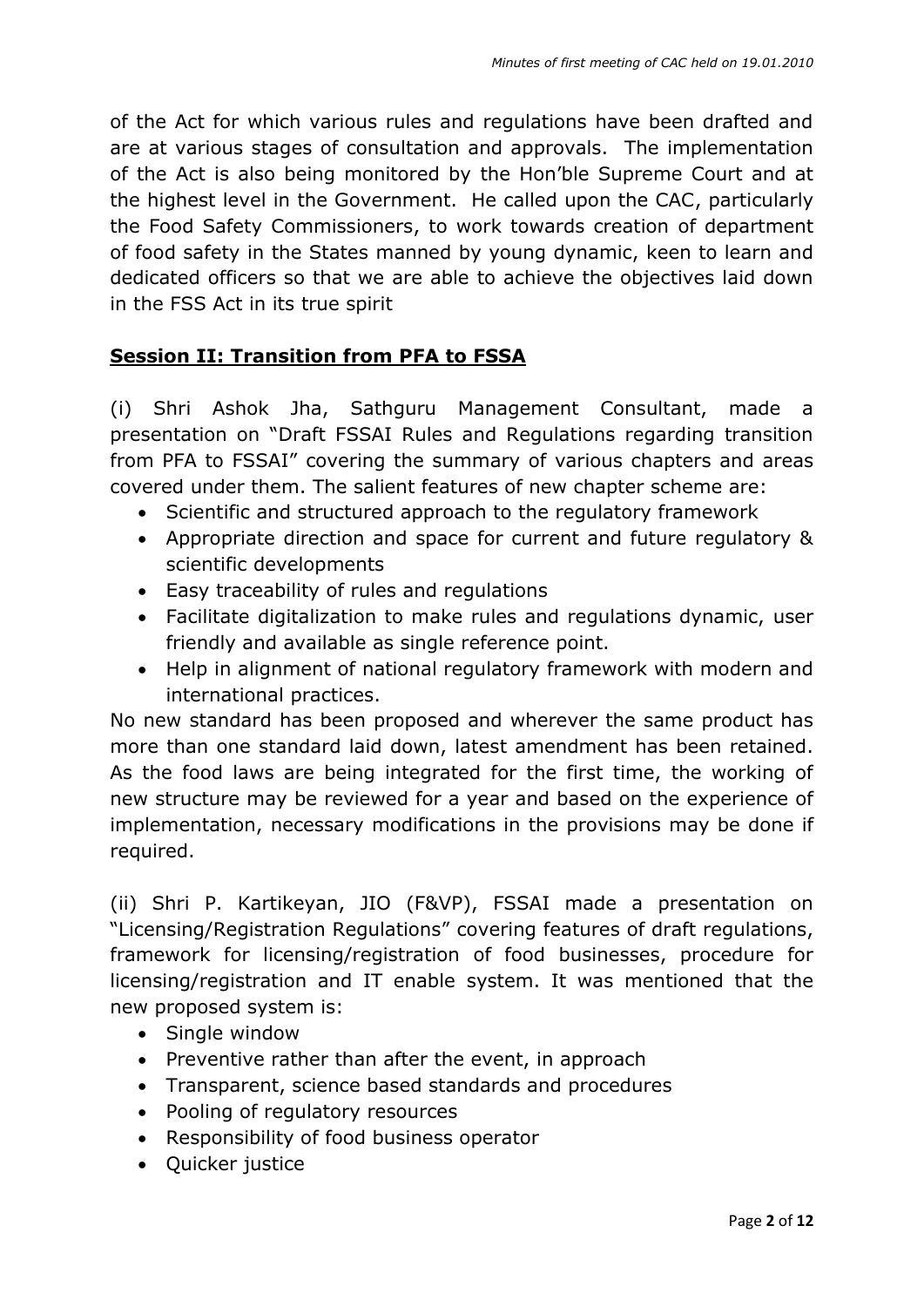(iii) Shri S.B.Dongre, Director (F&VP), FSSAI in his presentation covered lacuna in the existing enforcement set up in the States and elaborated on the new suggested Food Safety Structure which focuses on defined scope of work at each level, better promotion avenues, overall development of officials, opportunity to contribute in policy making; specialized cadre etc. States/UTs may follow the spirit of structure for enforcement of the Act and the number of levels & Officers may be decided as per the requirement and resources available.

#### **Discussion:**

The views emerged during the discussion in the session II are mentioned below:

- It was suggested that there was need to identify why the existing system of sampling and enforcement is not working and some of the useful steps to ensure efficient working could be viz. Temper proof sampling containers, Chain of Custody of sample (as followed by US EPA), Representative Sample, Market Basket Survey in standard setting process for different products in order to remove subjectivity and make less controversial.
- There was an opinion that time schedule indicated in licensing/registration regulations for the authorities can be complied only if IT system is put in place from very start. CEO informed that Food Authority is already working on IT enabled Registration/Licensing system.
- Package of safety for sampling mechanism need to be devised and laboratories are required to be upgraded and computerized [Uttar Pradesh]. It was informed that FSSAI has already entrusted a study to Quality Council of India on Gap Analysis of food laboratories and States/UTs should cooperate with agency in making available information on status of food laboratories in their states/UTs to provide proper laboratory infrastructure in the country.
- Limiting the validity of license for 1 years may lead to unnecessary harassment to FBOs every year and may be made 5 years with provisions of depositing fee at every year.
- Application form for license/registration should be bilingual i.e. both in Hindi and English.
- Provision on powers to seize premises may also be included in the regulations and prosecution action may be started on the basis of report of FSO.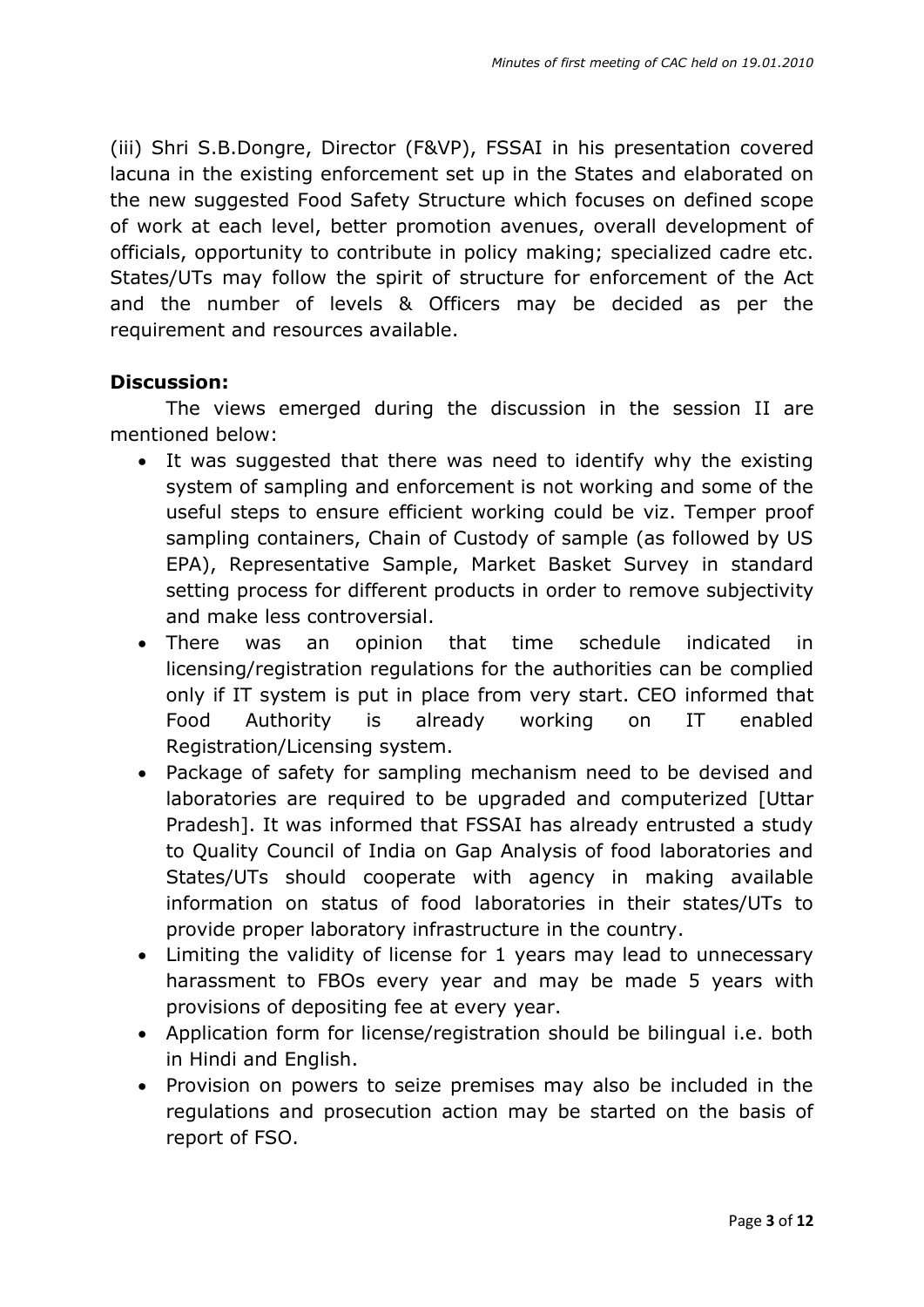- Representative from FICCI mentioned that (i) draft document on transition from PFA to FSSA does not reflect the changes exhaustively and is just a compilation leading to lot of misinterpretations. (ii) There was no clarity on interim arrangement and suggested that a working group could be set up to review the document word by word. (iii) Product category system may be adopted for licensing instead of single product licensing. (iv) Production figures used as basis for category of license seems to be very old one and need to be relooked in current scenario. (v) Form-A appears to be complex if it also to cover hawkers. (vi) A uniform checklist needs to be developed for inspection purposes. (vii) Schedule-4 is observed to have significance departure from the codex document and industry may face difficulty in compliance. (viii) Import of food items for sample, R&D purpose may be exempted from licensing/registration. Chairperson, FSSAI mentioned that the regulations document mostly carried the existing PFA provisions. Efforts are on to remove discrepancies. The members could also bring to the notice of FSSAI if they come across any such error. Food safety always remains a priority whether the food is to be for consumption or for other purposes and as such licensing/registration cannot be ignored. Further, categories of food businesses involving more risk and special sectors like railways, civil aviation etc. have been kept under purview of central licensing to ensure proper monitoring.
- Performa for issue of identity card to FSO need to be developed to have uniformity and may be included in the regulations.[Andhra Pradesh]
- Sub-divisional Officers in the states who are to be appointed as designated officers may not have the qualifications prescribed for FSO/DO. Further, it need to be clarified whether the degree in public health includes MBBB, BAMS etc. [Chhattisgarh]. The local health authority in some places are having B.Pharma qualification and as such the qualification of designated officer may be modified.
- Number of licenses/registrations in an area may be used as a basis in deciding the number of FSOs required.
- Several municipalities also involved in the registration of food establishments and as such it may lead to duplication of registration by municipalities and registration under FSSAI. Further, it needs to be clarified whether the persons working under municipalities/panchayats will work under secretariat of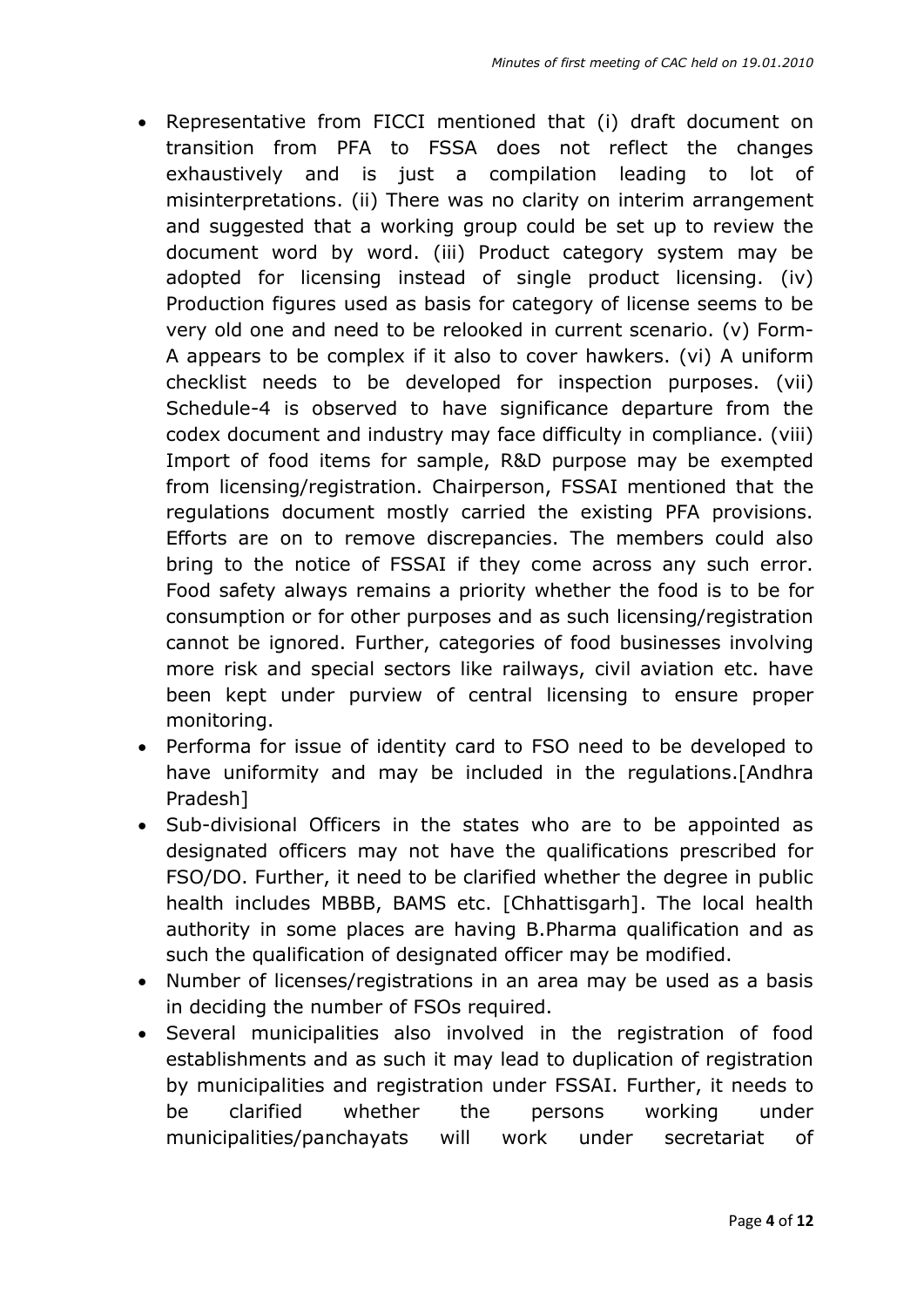Commissioner of Food Safety or remain under muncipalties/panchayats.[Kerala]

- Regarding time frame, Chairperson, clarified that FSSAI is working towards operationalizing the licensing in next 4-5 months and within this period it is expected that States/UTs should gear up to arrange necessary framework required for implementation.
- In reference to pending PFA court cases, it was clarified that pending court cases will continue to be handled as per existing law and States may consider the option of constituting Special Courts or Lok Adalats in consultation with their respective High Courts to dispose off the cases.
- Several states raised concerns about the financial constraint and requested for monetary help from central government/FSSAI to strengthen the system in the States. In this regard, it was clarified that Plan Scheme is in half way and no fresh schemes can get approved from planning commission. However, FSSAI is working on the proposal to consider supporting 6-7 states (one in each region) from the existing allocation.
- Ministry of Information and Technology is launching a scheme of having 100000 Common Service Centres as public kiosk throughout the country. FSSAI may consider on the possibility of how these can be interfaced with licensing/registration/sampling system.
- Educational Institutions can be considered to support the laboratory infrastructure requirements of FSSAI. Registration document may include the Do's and Don'ts for Petty Food Operators. A strong Surveillance System need to be developed.
- Concern was raised on the non-availability of Potable water standards especially in view that water is very important input in food processing. In this regard, it was clarified that FPO is currently having water testing requirement for its potability in licensing. Further, besides BIS standards of Potable water being reviewed, FSSAI is considering the possibility of defining the standards of potable water.
- Provision for information on details of Ingredients to be manufacture of food product; number of workers in organization & their health status, may be considered to be included in Form A, the application for licensing under FSS Act,2006. [Uttarakhand]

## **Session III**

(iv) Shri Alok Bisaria, Media Consultant made a presentation on "Draft code of self regulation for food advertising and Awareness generation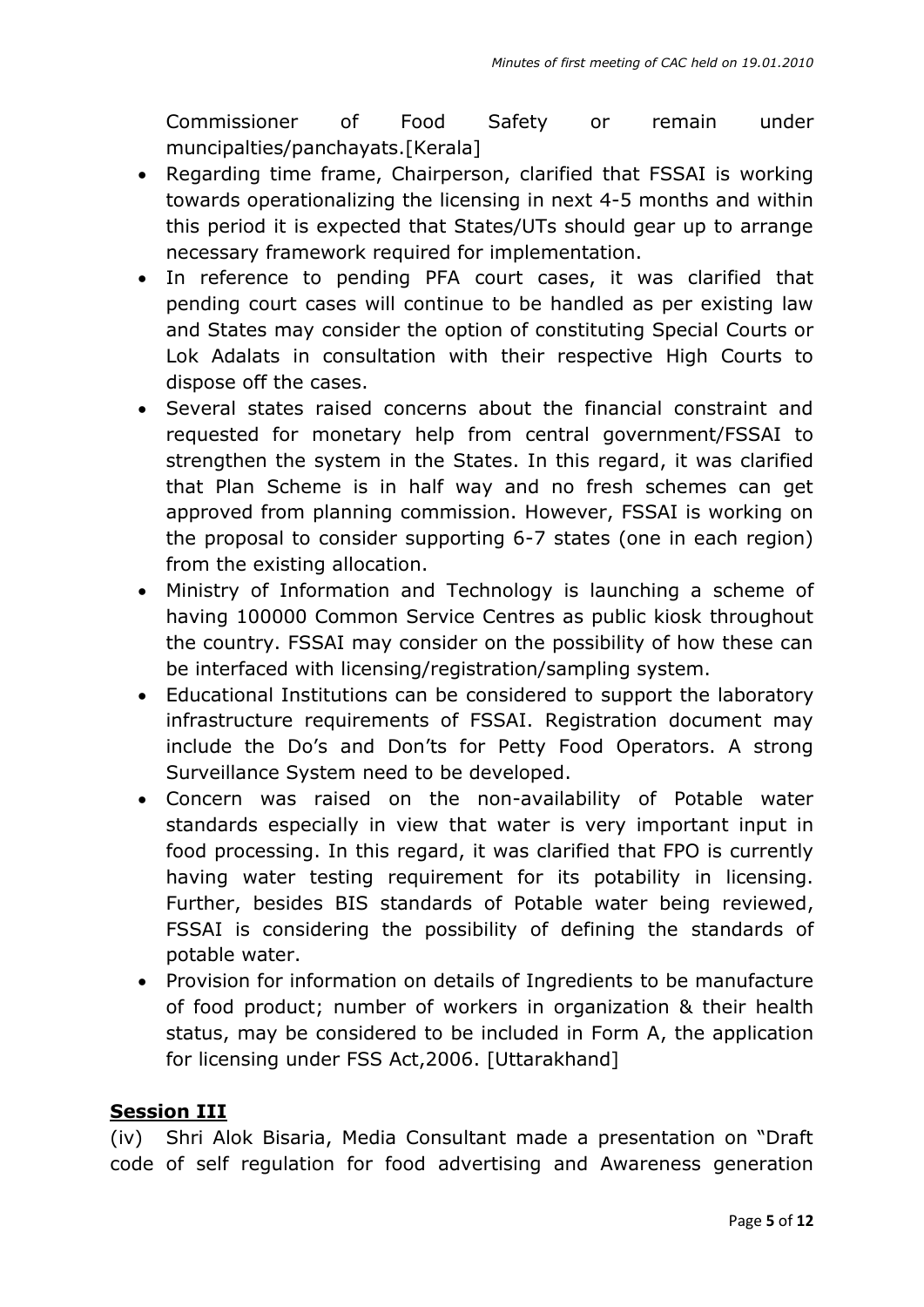about food safety among the stakeholders". It was emphasized that children can be the torch bearer in the propagating the concept of food safety to lead to a generation of informed, aware, healthy citizen who will demand for safe food and safe food practices. It was also mentioned that self-regulation code in food advertising is an attempt to bring self discipline in the industry with high standards of business ethics.

(v) The presentation on "Status of Trans Fatty Acid (TFA)" by Dr. Dhir Singh, ADG(PFA), covered the nature & types of TFAs; how they are formed; their relationship with cholesterol level and Indian as well as global scenario.

(vi) Shri Anil Mehta, Deputy Director, FSSAI made a presentation on "Implementation of Codex Programmes" which primarily covered Codex Alimentarious Commission, its mandate, various codex committees & task forces, WTO agreements. It was also informed that draft guidelines for participation in Codex meetings and preparation of response to codex matters have been approved by food authority and National Codex Contact Point will be created in Food Authority.

(vii) Dr. J.P.Dongre, Marketing Officer, FSSAI, made a presentation on "Capacity Building Development Programmes for Food Safety Regulators" and informed about the thrust areas for such programmes. Induction training for Food Safety Commissioners; Training modules for the ToTs; Actions required from states, Implementation Schedule, facilitations etc. were the key issues discussed during the presentation. It was proposed that Induction programme for Commissioners may be conducted by  $3<sup>rd</sup>$ week of February, 2010 and ToT programmes for Dos/FSOs may be started from 3<sup>rd</sup> week of March 2010 onwards.

#### **Discussion:**

The views emerged based on the discussion held during Session III are given below:

 There were several concerns about the success of training programmes and their impact especially when people get transferred to other assignment or work immediately after training. In this regard, CEO, FSSAI clarified that in such short span of time we are not going to have new officers and the proposal is a conversion training programme for new regulatory regime. The emphasis on food safety cadre building will ensure to avoid any impact loss of such training programmes. Further, tie-up with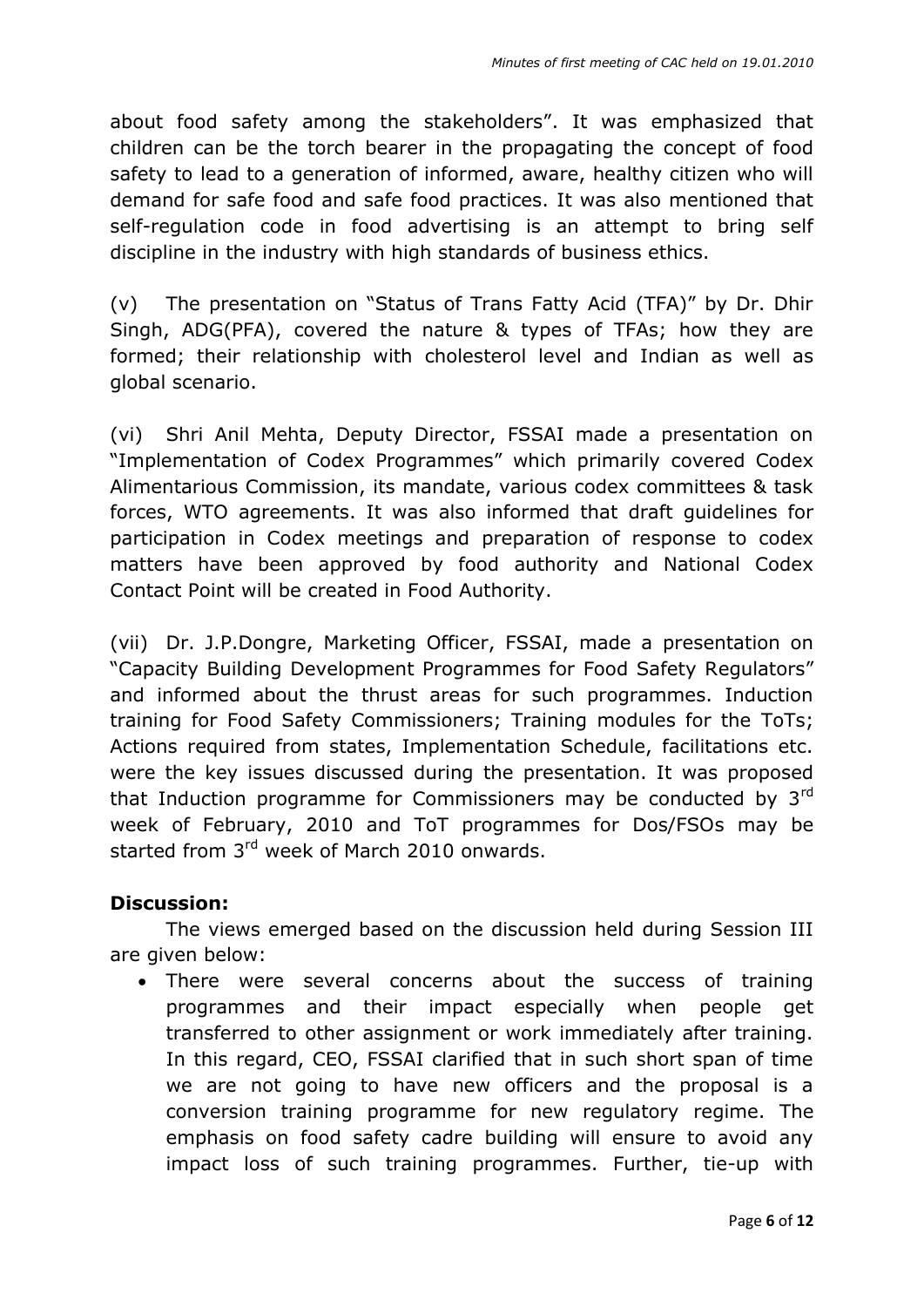IGNOU and other institutions is also being explored to develop programme for public domain.

- On methods/ ability of FSSAI to stop misleading claims/food advertisement, it was clarified that no law can be implemented by enforcement only and the proposed draft code of self regulation of food advertisement is an effort to bring food industry at the same wavelength of business ethics. Gradually, FSSAI would be coming with regulations for misleading claims/food advertisements.
- It was mentioned that FSSAI should lay down standards for GM foods while quoting example of Basmati Rice which is being sold as Non-GM Rice. Strong communication strategy to inform consumers about labelling, advertisement should be there to avoid industry to take advantage of such misleading advertisement. CEO, FSSAI informed that food authority is already working on media plan and state governments are also required to develop their media plans to reach to the consumers. NGOs can be very helpful in educating the consumers. FSSAI is also in the process of putting some interim structure for GM foods and till that time the existing GEAC structure will continue.
- FICCI representative suggested for need of training programme on risk assessment for regulators and industry will be happy to partner and provide facility/expertise in organizing such training programmes at states/centre level.
- In reference to suggestion on tracking and review of capacity building programmes at states on annual basis for the purpose of development, incorporation etc., it was clarified that the syllabi for these programme are being managed centrally and tracking will be the part of MOU with the states.
- There was a suggestion that messages other than common thing in food advertisement need to be backed by scientific evidence and such details should be available on company's website. The practice of contraindication may also be followed in food items as in case of drugs.

### **Session IV**

(viii) Vigorous implementation of Food Safety Laws

CEO, FSSAI took forward the session and emphasised on effective implementation/enforcement of Food Safety Regulations at State level.

 CEO expressed a great concern about a lot of media reports regarding adulteration of milk & milk products, mawa, ghee etc. especially from Haryana and Uttar Pradesh and requested states to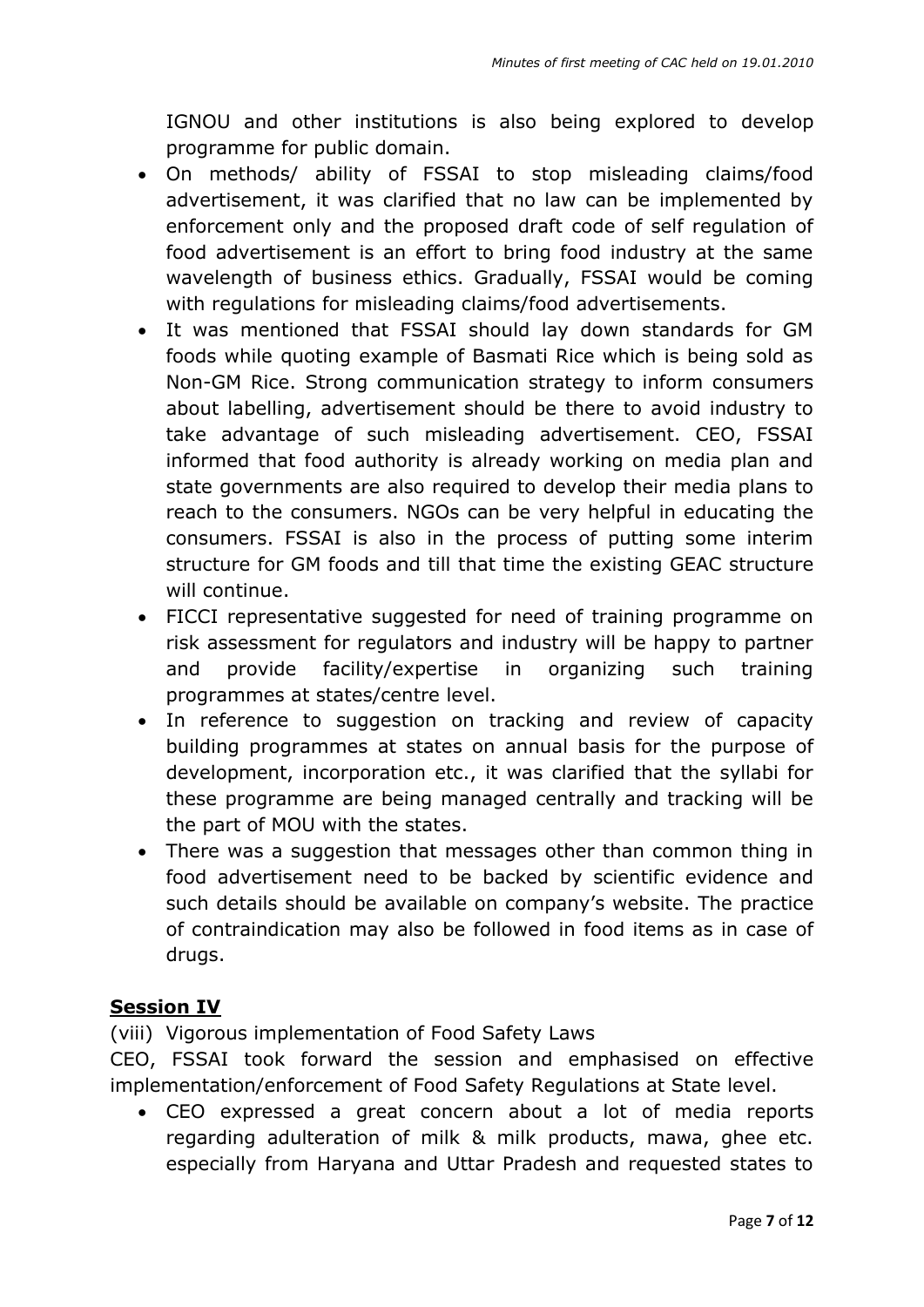come out concrete solutions to avoid such incidents in future. Haryana and Uttar Pradesh Governments' representatives explained that special drives were taken and state machinery was geared up to overcome the problem of synthetic milk, adulteration in milk & milk products, ghee, especially during festival season. They emphasised that they are proactive in conducting raids to control sale of adulterated food. Further due to active media participation the consumers are also getting aware about the unfair trade practise the traders intended to follow and hence the sale of sweets was less during the diwali.

- It was mentioned that lack of proper communication, particularly identification of the defaultering brand is important in checking the problem of adulteration. Most of the times adulteration becomes only a news item for media. Sometimes, government officials are also reluctant to disclose the adulterated brand among media. The media should be taken in confidence and should be involved for creating consumer awareness, dissemination of proper information because if consumer is well informed he will not purchase such products.
- A reference was also invited that to the step taken by Government of Maharashtra regarding amendment in Section 20 of the PFA Act and as per amendment all the offences under Act are Cognizable and Non bailable with the powers to police officers 'to arrest' without warrant, to curb the adulteration in milk in particular and other food stuffs in general. FICCI was of the view that the implementation of Food Safety Laws should be vigorous but a blanket change in the law just because some sector specific adulteration may lead to depression in industry. There was a suggestion that trade associations may consider to take action against the organizations who are involved in such illegal adulteration.
- It was suggested that there may be a link on FSSAI website showing the list/details of conviction of people/companies who are involved in food adulteration and unfair trade practices as per the reports received from States, so that public in general is aware/knows who has done adulteration and they can make informed choices.

It was brought to the notice of the state representatives that Annual Report on implementation of PFA is available only upto year 2006 and requested that all the States should submit information expeditiously on the working of PFA Act for the remaining years. Further, awaited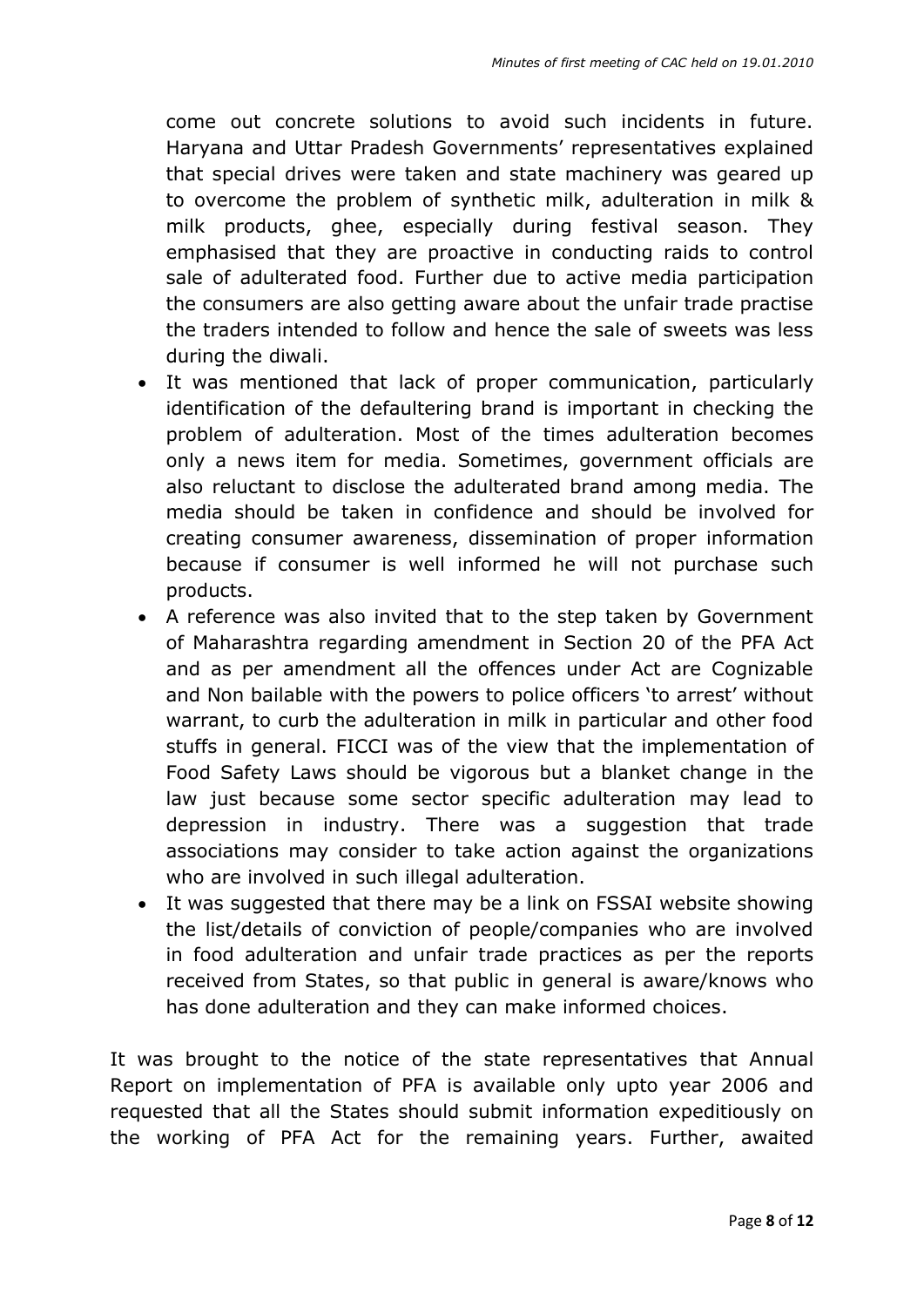information from the State Governments related to few parliament assurances also need to be submitted urgently.

(ix) Dr. Dhir Singh, ADG (PFA), made a presentation on "Status of Food testing laboratories in the States" and emphasised that there is a need for proper upgradation plan for laboratories by each State and to equip the State laboratories with adequate testing facilities and manpower. It was informed that the Food Authority has already assigned to Quality Council of India to conduct the gap analysis of State food laboratories. However information from some states regarding their existing lab infrastructure is still awaited.

- All the states appreciated the FSSAI"s initiative on identifying the labs for upgradation with the help of QCI. The representatives of the State Governments from whom information in the specific Questionnaire is awaited were requested to expedite the same.
- The invitee from Ministry of Food Processing Industries informed that they are having a specific scheme for setting up/upgradation of food testing labs and States/UTs may make use of the scheme to strengthen their lab infrastructure.
- It was informed that a public portal www[.labnetwork.org](http://labnetwork.org/) maintained by UNIDO is a virtual consultant about laboratory and can be a very useful link for laboratories in the process of seeking accreditation.
- FICCI raised their concern about variation in the results of two different labs for same food sample and suggested that Codex Committee on Methods of Analysis and Sampling (CCMAS) keeps on coming with new updates and new methods of analysis which can be consulted for keeping abreast with the global developments in the methods of analysis. It was also suggested that emphasis should be on web based system for analysis of samples, sharing of raw data and value added service of knowledge transfer on method of analysis.

(X) It was informed that Section 94 of the FSS Act, 2006 provides for power of State Government to make rules on certain matters, after previous publication and with previous approval of the Food Authority, by notification in the Official Gazette to carry out the functions and duties assigned to the State Government and the State Commissioner of Food Safety under the FSS Act and the rules and regulations made there under. The powers of the State Government under this Section read with Section 30(2) of the Act may be utilised by the State Governments after the Commissioners have been appointed and the Rules/Regulations under the FSSA, 2006 come into force.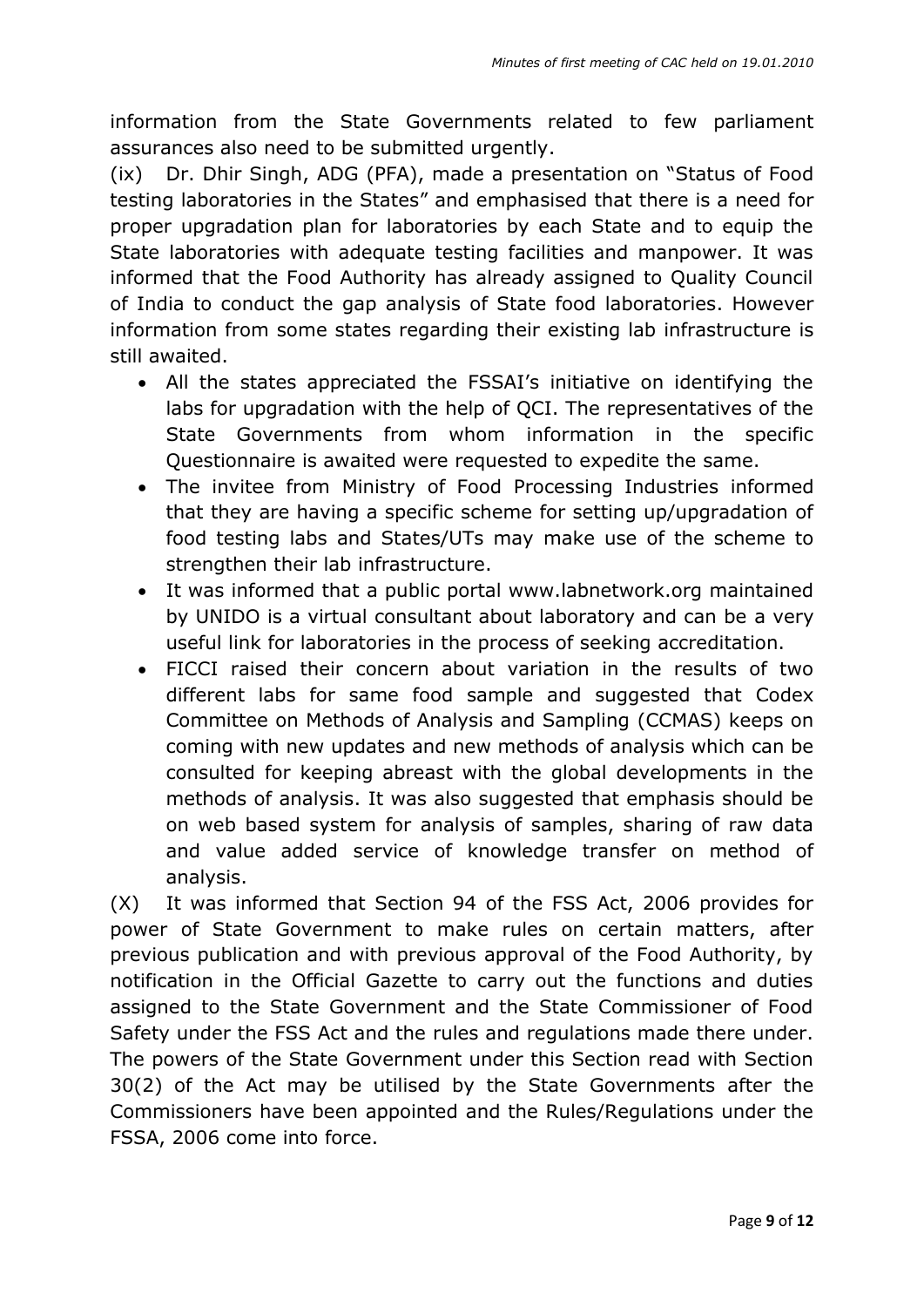- CEO, FSSAI discussed the progress made in different States with regard to appointment of Food Safety Commissioners and observed that among the members present, the states viz. Uttarakhand, Jammu & Kashmir, Maharashtra, Karnataka, Himachal Pradesh, Chhattisgarh, Daman & Diu, have not appointed the Food Safety Commissioner.
- It was pointed out that there should be a saving clause for the people who are already in service and who do not have prescribed qualification for being appointed as Food Safety Officer and Designated Officer.
- The State Food Safety Commissioners were requested to take note of the fact that it was necessary to expedite creation of FSSA Structure in the states/UTs as once the new rules and regulations are notified by FSSAI, there should not be a vacuum. It was necessary to work out quickly and place the people in position within a period of 3 months time.
- There is need to create awareness among masses at all levels in the country regarding the FSS Act. FICCI informed that in next 2-3 months they will be doing programmes on awareness in some parts of the country.

#### (xi) Work programme of Food Authority

CAC recommended the work programme circulated by FSSAI to the members. During discussion, the following points were made:-

- Pursue the matter with the State Governments/UTs to appoint Food Safety Commissioner, Designated Officers and Food Safety Officers etc.
- The proposed time line for transition needs to be clearly defined to avoid any confusion among industry and some communication in this regard may be placed on FSSAI website. There is a need to look into Food Additives approval procedure which is on hold and pending notifications under PFA need to be expedited.
- Accreditation system for FSSAI labs need to be developed and Regular proficiency testing programmes for laboratories need to be protected.

While concluding CEO, FSSAI thanked all the participants for their active participation in the discussion and valuable suggestions which would be of immense use in refining the programme of FSSAI.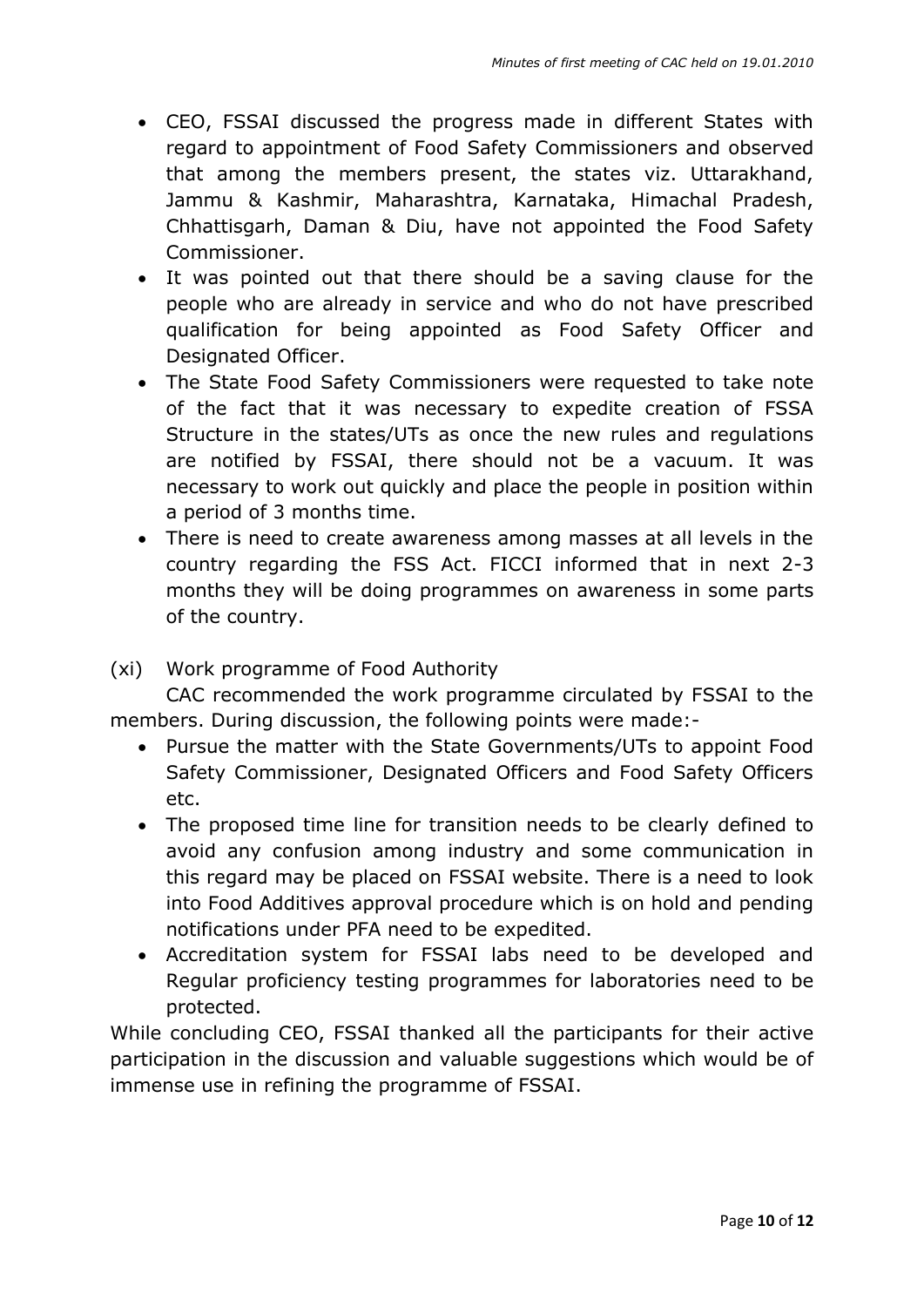# **ANNEXURE-1**

# **List of Participants**

The following were present during the First Meeting of Central Advisory Committee (CAC) held on  $19<sup>th</sup>$  January, 2010 (Tuesday) at 1000 Hrs at Hall No.4, Vigyan Bhawan, New Delhi.

### **On the Dias:**

- 1. Shri P.I.Suvrathan, Chairperson, FSSAI- as Chief Guest
- 2. Shri V.N.Gaur, CEO,FSSAI & Chairman, CAC
- 3. Shri S.B.Dongre, Director (F&VP), FSSAI
- 4. Dr. Dhir Singh, ADG (PFA)
- 5. Ms. Sumita Mukherjee, Director, FSSAI

## **Members of CAC:**

- 6. Shri R.K.Vats, Commissioner Food Safety, West Bengal
- 7. Shri Durga Shankar Mishra, Principal Secretary & Commissioner, FDA, UP
- 8. Shri Vinod Kumar Yaduvanshi, Additional Commissioner, FDA, UP
- 9. Dr. (Ms.) Asha Mathur, Addl. Director Health, Directorate of Medical Health, Uttarakhand
- 10. Shri Satish Gupta, Controller, Drug & Food Control Organization, J&K
- 11. Dr.K.Y.Sultan, Director, Medical & Health Services, Daman & Diu.
- 12. Shri Pradeep Chordia, Managing Director, Chordia Food Products Ltd.
- 13. Dr. Keya Ghosh, Head, Consumer Unity and Trust Society (CUTS), Kolkata.
- 14. Dr. (Ms.) P. Sucharitha Murthy, Commissioner Food Safety, Andhra Pradesh
- 15. Dr. Manjit Singh Bains, Director, Health & Food Health Authority, Chandigarh
- 16. Shri K.Subramaniam, Controller, Food & Drug Administration, Chhattisgarh
- 17. Shri Sameer Barde, FICCI, New Delhi.
- 18. Dr. S.P.Vasireddi, Managing Director, Vimta Labs Ltd.
- 19. Prof. Gopal Naik, Centre for Public Policy, IIM, Bangalore.
- 20. Shri D.P.Dwivedi, Commissioner Food Safety, Delhi.
- 21. Shri J.K.Nanda, Local Health Authority, Delhi.
- 22. Shri H.G.Koshia, Commissioner Food Safety, Gujarat
- 23. Shri K.K.Goyal, District Food & Supplies Controller, Gurgaon, Haryana